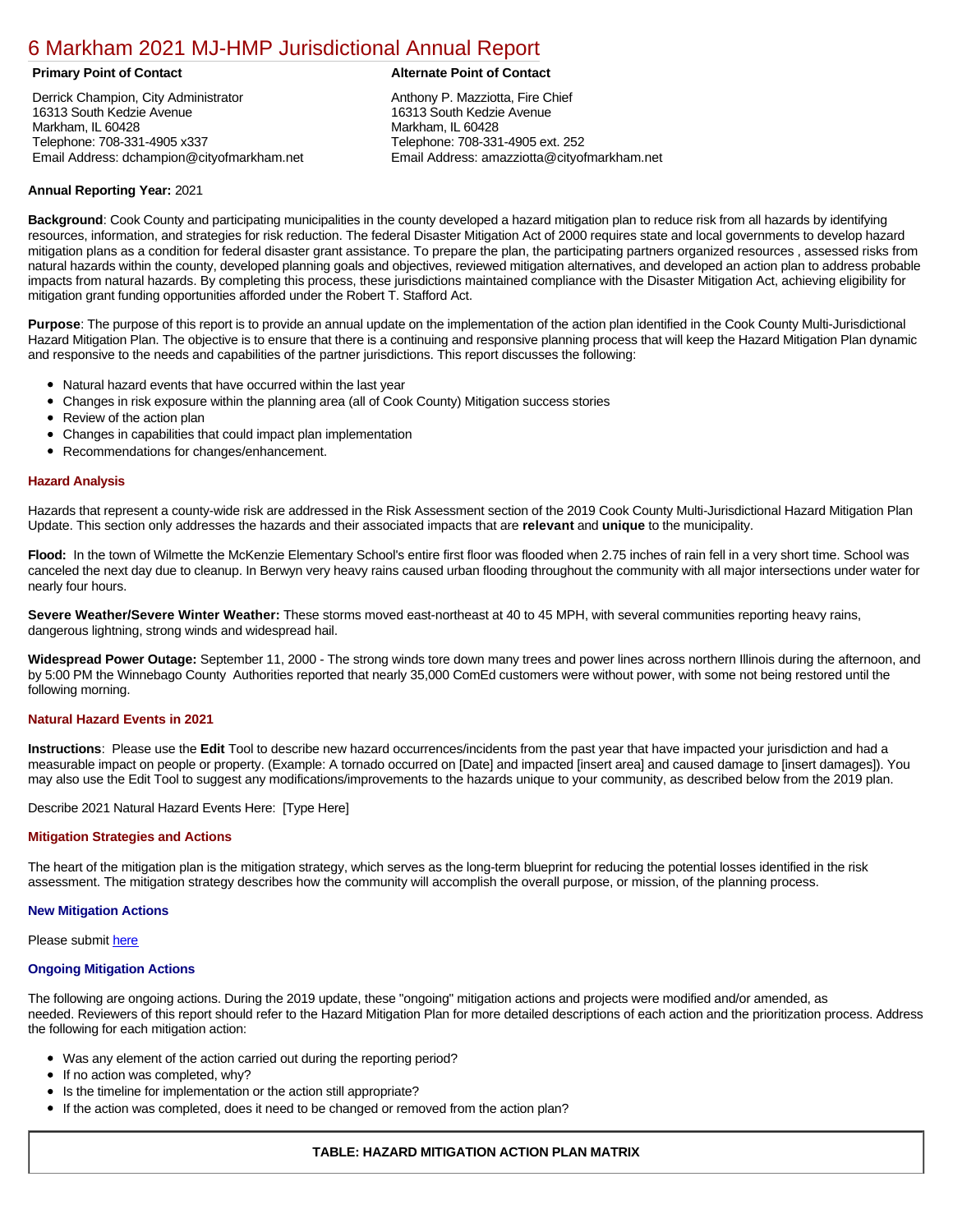| <b>Completion status legend:</b><br>$O =$ Action Ongoing toward Completion<br>$N = New$<br>$R =$ Want Removed from Annex<br>$C = Project Completed$<br>$X = No$ Action Taken                                                                                     |                                      |                                                            |                                                                    |                          |                                                                                                                |                          |                                            |                                                            |  |  |  |
|------------------------------------------------------------------------------------------------------------------------------------------------------------------------------------------------------------------------------------------------------------------|--------------------------------------|------------------------------------------------------------|--------------------------------------------------------------------|--------------------------|----------------------------------------------------------------------------------------------------------------|--------------------------|--------------------------------------------|------------------------------------------------------------|--|--|--|
| 2021 Status                                                                                                                                                                                                                                                      | 2020 Status                          | 2019 Status                                                | <b>Hazards</b><br><b>Mitigated</b>                                 | <b>Objectives</b><br>Met | <b>Lead Agencies</b>                                                                                           | <b>Estimated</b><br>Cost | Sources of<br><b>Funding</b>               | <b>Timeline/Projected</b><br><b>Completion Date</b><br>(a) |  |  |  |
| Action M1.1-Form partnership between local, state, tollway, and regional entities to help expand resources and improve floodplain management<br>coordination by developing a stormwater committee that meets regularly to discuss issues and recommend projects. |                                      |                                                            |                                                                    |                          |                                                                                                                |                          |                                            |                                                            |  |  |  |
| <b>Status Description:</b>                                                                                                                                                                                                                                       |                                      |                                                            |                                                                    |                          |                                                                                                                |                          |                                            |                                                            |  |  |  |
| $\circ$                                                                                                                                                                                                                                                          |                                      | Ongoing                                                    | Flood, Severe<br>Weather                                           | 1, 3, 8                  | City of Markham                                                                                                | Low                      | <b>General Fund</b>                        | Ongoing                                                    |  |  |  |
|                                                                                                                                                                                                                                                                  |                                      |                                                            |                                                                    |                          | Action M1.2-Develop and maintain a database to track community vulnerabilities/exposure to known hazard areas. |                          |                                            |                                                            |  |  |  |
| <b>Status Description:</b>                                                                                                                                                                                                                                       |                                      |                                                            |                                                                    |                          |                                                                                                                |                          |                                            |                                                            |  |  |  |
| O                                                                                                                                                                                                                                                                |                                      | Ongoing                                                    | All                                                                | 1, 5, 6                  | City of Markham                                                                                                | High                     | General<br>Revenue                         | Short-term                                                 |  |  |  |
|                                                                                                                                                                                                                                                                  | Action M1.3-Incorporate a GIS system |                                                            |                                                                    |                          |                                                                                                                |                          |                                            |                                                            |  |  |  |
| <b>Status Description:</b>                                                                                                                                                                                                                                       |                                      |                                                            |                                                                    |                          |                                                                                                                |                          |                                            |                                                            |  |  |  |
| O                                                                                                                                                                                                                                                                |                                      | Ongoing                                                    | All                                                                | 3, 4, 10                 | City of Markham                                                                                                | Medium                   | General<br>Revenue,<br>Grants              | Short-term                                                 |  |  |  |
|                                                                                                                                                                                                                                                                  |                                      | Action M1.4—Improve sewer capacity for stormwater.         |                                                                    |                          |                                                                                                                |                          |                                            |                                                            |  |  |  |
| <b>Status Description:</b>                                                                                                                                                                                                                                       |                                      |                                                            |                                                                    |                          |                                                                                                                |                          |                                            |                                                            |  |  |  |
| $\circ$                                                                                                                                                                                                                                                          |                                      | Ongoing                                                    | Flood, Severe<br>Weather                                           | 1, 2, 9, 13              | City of Markham                                                                                                | \$1,500,000;<br>Medium   | Grant, General<br>Revenue                  | Short-term                                                 |  |  |  |
|                                                                                                                                                                                                                                                                  | Action M1.5-Improve sewer capacity   |                                                            |                                                                    |                          |                                                                                                                |                          |                                            |                                                            |  |  |  |
| <b>Status Description:</b>                                                                                                                                                                                                                                       |                                      |                                                            |                                                                    |                          |                                                                                                                |                          |                                            |                                                            |  |  |  |
| $\circ$                                                                                                                                                                                                                                                          |                                      | Ongoing                                                    | Flood, Severe<br>Weather,<br>Severe Winter<br>Weather              | 1, 2, 9, 13              | City of Markham                                                                                                | \$10,000,000;<br>Medium  | <b>IEPA Grants</b>                         | Ongoing                                                    |  |  |  |
|                                                                                                                                                                                                                                                                  |                                      |                                                            | Action M1.6—Increase the capacity of existing stormwater detention |                          |                                                                                                                |                          |                                            |                                                            |  |  |  |
| <b>Status Description:</b>                                                                                                                                                                                                                                       |                                      |                                                            |                                                                    |                          |                                                                                                                |                          |                                            |                                                            |  |  |  |
| O                                                                                                                                                                                                                                                                |                                      | Ongoing                                                    | Flood, Severe<br>Weather.<br>Severe Winter<br>Weather              | 1, 2, 9, 13              | City of Markham                                                                                                | High                     | Grants                                     | Ongoing and Long-<br>term                                  |  |  |  |
|                                                                                                                                                                                                                                                                  |                                      | Action M1.7-Complete Stormwater drainage study.            |                                                                    |                          |                                                                                                                |                          |                                            |                                                            |  |  |  |
| <b>Status Description:</b>                                                                                                                                                                                                                                       |                                      |                                                            |                                                                    |                          |                                                                                                                |                          |                                            |                                                            |  |  |  |
| X                                                                                                                                                                                                                                                                |                                      | Ongoing                                                    | Flood, Severe<br>Weather,<br>Severe Winter<br>Weather              | 1, 3, 10                 | City of Markham                                                                                                | \$100,000: Low           | Grant, General<br>Revenue                  | Ongoing                                                    |  |  |  |
|                                                                                                                                                                                                                                                                  |                                      | Action M1.8-Emergency Preparedness Information.            |                                                                    |                          |                                                                                                                |                          |                                            |                                                            |  |  |  |
| <b>Status Description:</b>                                                                                                                                                                                                                                       |                                      |                                                            |                                                                    |                          |                                                                                                                |                          |                                            |                                                            |  |  |  |
| $\circ$                                                                                                                                                                                                                                                          |                                      | Ongoing                                                    | Severe Winter<br>Weather                                           | 1, 5, 8                  | City of Markham                                                                                                | \$25,000; Low            | General<br>Revenue                         | Ongoing                                                    |  |  |  |
|                                                                                                                                                                                                                                                                  |                                      | Action M1.9-Relocation of Structures in hazard-prone areas |                                                                    |                          |                                                                                                                |                          |                                            |                                                            |  |  |  |
| <b>Status Description:</b>                                                                                                                                                                                                                                       |                                      |                                                            |                                                                    |                          |                                                                                                                |                          |                                            |                                                            |  |  |  |
| $\circ$                                                                                                                                                                                                                                                          |                                      | Ongoing                                                    | All                                                                | 7, 13                    | City of Markham                                                                                                | High                     | <b>FEMA Hazard</b><br>Mitigation<br>Grants | Long-term<br>(depending on<br>funding)                     |  |  |  |
| Action M1.10-Comprehensive Plan - Hazardous Mitigation                                                                                                                                                                                                           |                                      |                                                            |                                                                    |                          |                                                                                                                |                          |                                            |                                                            |  |  |  |
| <b>Status Description:</b>                                                                                                                                                                                                                                       |                                      |                                                            |                                                                    |                          |                                                                                                                |                          |                                            |                                                            |  |  |  |
| $\circ$                                                                                                                                                                                                                                                          |                                      | Ongoing                                                    | All                                                                | All                      | City of Markham                                                                                                | Low                      | <b>General Fund</b>                        | Short-and long-term                                        |  |  |  |
| <b>Action M1.11-Plan Maintenance Strategy</b>                                                                                                                                                                                                                    |                                      |                                                            |                                                                    |                          |                                                                                                                |                          |                                            |                                                            |  |  |  |
| <b>Status Description:</b>                                                                                                                                                                                                                                       |                                      |                                                            |                                                                    |                          |                                                                                                                |                          |                                            |                                                            |  |  |  |